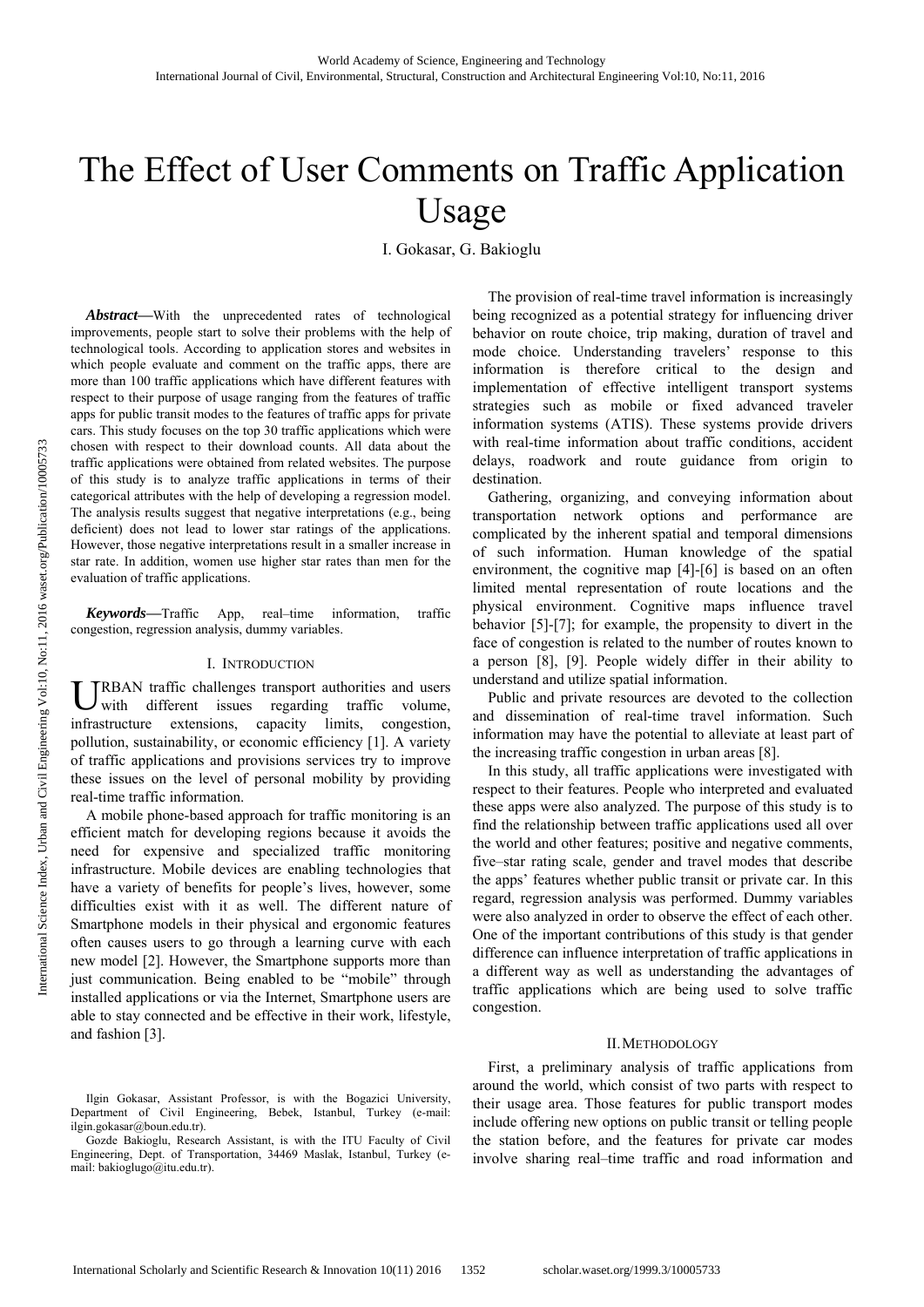enabling to find the shortest and the cheapest route for saving time and fuel. This was followed by descriptive statistics analysis which shows the relationship between variables and their frequencies. Then using the developed regression models, the associated tests were employed to understand how the typical value of the dependent variable changes when any one of the independent variables was varied, while the other independent variables were held fixed. Details of the theoretical approach, the methodology and the statistical tests used for each part are explained in this section.

# *A. Data Collection and Preliminary Analysis*

The data which was obtained from related application stores and websites which include all traffic applications people downloaded was investigated, and results were presented in "Preliminary Analysis" section. Data that are obtained from application stores and websites will be detailed.

## *B. Linear Regression Model*

In linear regression modeling, both for pooled model and segment models, the relationship with dependent and independent variables can be explained as [10]:

$$
\hat{y}_{ij} = \beta_0 + \beta_1 x_{ij1} + \dots + \beta_n x_{ijn} \tag{1}
$$

$$
y_{ij} = \hat{y}_{ij} + \varepsilon_{ij} \tag{2}
$$

where  $y_{ii}$  and  $\hat{y}_{ii}$  are the observed and estimated parameters at i of type j,  $ε_{ij}$  is the associated error,  $β_0$  is the intercept,  $βn$  is the model coefficient of independent variable  $x_{ijn}$  and n is the independent variable index.

The validity and goodness of fit of the regression equations can be measured by several statistical measures as well as with the coefficient of determination  $(R^2)$ . First of all,  $R^2$  indicates how much of the observed data is explained by the built regression model. It takes values between 0 and 1, and is expressed by [10]:

$$
R^{2} = 1 - \frac{Error Sum of Squares}{Total Sum of Squares} = 1 - \frac{\sum_{i=1}^{m} (y_{ij} - \hat{y}_{ij})^{2}}{\sum_{i=1}^{m} (y_{ij} - \bar{y}_{ij})^{2}} \tag{3}
$$

where  $m$  is the number of parameters of type  $\mathbf{j}$  and  $\hat{\mathbf{y}}$  is the mean of yij 's.  $R^2$  being close to 1 indicates that the model is a good fit. However, not all regression models having an R2 value close to 1 mean they are good since adding highly correlated independent variables causes an increase in R2 value and over fitting; one should not use highly correlated independent variables at once in a regression model [10]. Also, making inferences only from the  $R^2$  value is not sufficient. The F-test for overall model and t-tests for each model coefficient should be made to statistically check the validity of the model obtained.

The F-test tests the null hypothesis of "All regression coefficients are equal to zero"; i.e., there is no relationship between the dependent variable and the independent variables. The null hypothesis is given as [10]:

$$
H_0 = \beta_0 = \beta_1 = \dots = \beta_k = 0 \tag{4}
$$

The F-statistic is calculated as follows [10]:

$$
F = \frac{R^2/k}{(1 - R^2)/(n - k - 1)}
$$
 (5)

where  $k$  is the number of independent variables and  $n$  is the number of observations. The F-statistic in (5) is distributed with the F distribution with s degrees of freedom of *k* and (*n*   $k - 1$ ).

If the F-test results in rejection of the null hypothesis of "All regression coefficients are equal to zero", it will mean that at least one independent variable has a coefficient that is significantly different from zero. Then, in order to see which coefficients are significantly different from zero, t-test for each model coefficient is carried out; which tests the null hypothesis of "Coefficient of the variable is equal to zero". This null hypothesis can be expressed as the following, with i being the coefficient index [10]:

$$
H_0: \beta_i = 0 \tag{6}
$$

The t-test, which has a t-distribution with *n - k -* 1 degrees of freedom, is as follows mathematically [10]:

$$
t = \frac{\beta_i}{st. error(\beta_i)}\tag{7}
$$

## *C.Multiple Regression*

This is an extension of the above for the case of more explanatory variables and, obviously, more regressors (β parameters). The solution equations are similar to linear regression, although more complex.

In this model, independent and dependent variables contain both scale and categorical data. Multiple regression help modelling regression analysis with categorical ones. Assuming that there are two explanatory variables  $x_1$  and  $x_2$ , and that  $x_2$ is categorical, and with that we have a regression equation:

$$
Y = \beta_0 + \beta_1 X_1 + \beta_2 X_2. \tag{8}
$$

Categorical variables have a problem in regression analysis, so it should be defined as for the selected value "1" as a one group and the rest of them should take the values of "0". In this context, categorical variable, in this study,  $x_2 = 1$ , we have:

$$
Y = \beta_0 + \beta_1 X_1 + \beta_2 \tag{9}
$$

and for the category where  $x_2 = 0$ , we have:

$$
Y = \beta_0 + \beta_1 X_1 \tag{10}
$$

The explanatory variable with values equal to '1' and '0' is defined as Indicator Variable. In this study, we worked with SPSS Statistics Software that is a widely used program for statistical analysis was used due to developing model. Those of software identify the indicator as dummy variable. In this paper, dummy was created for each categorical data; a detailed explanation will be presented in Section III.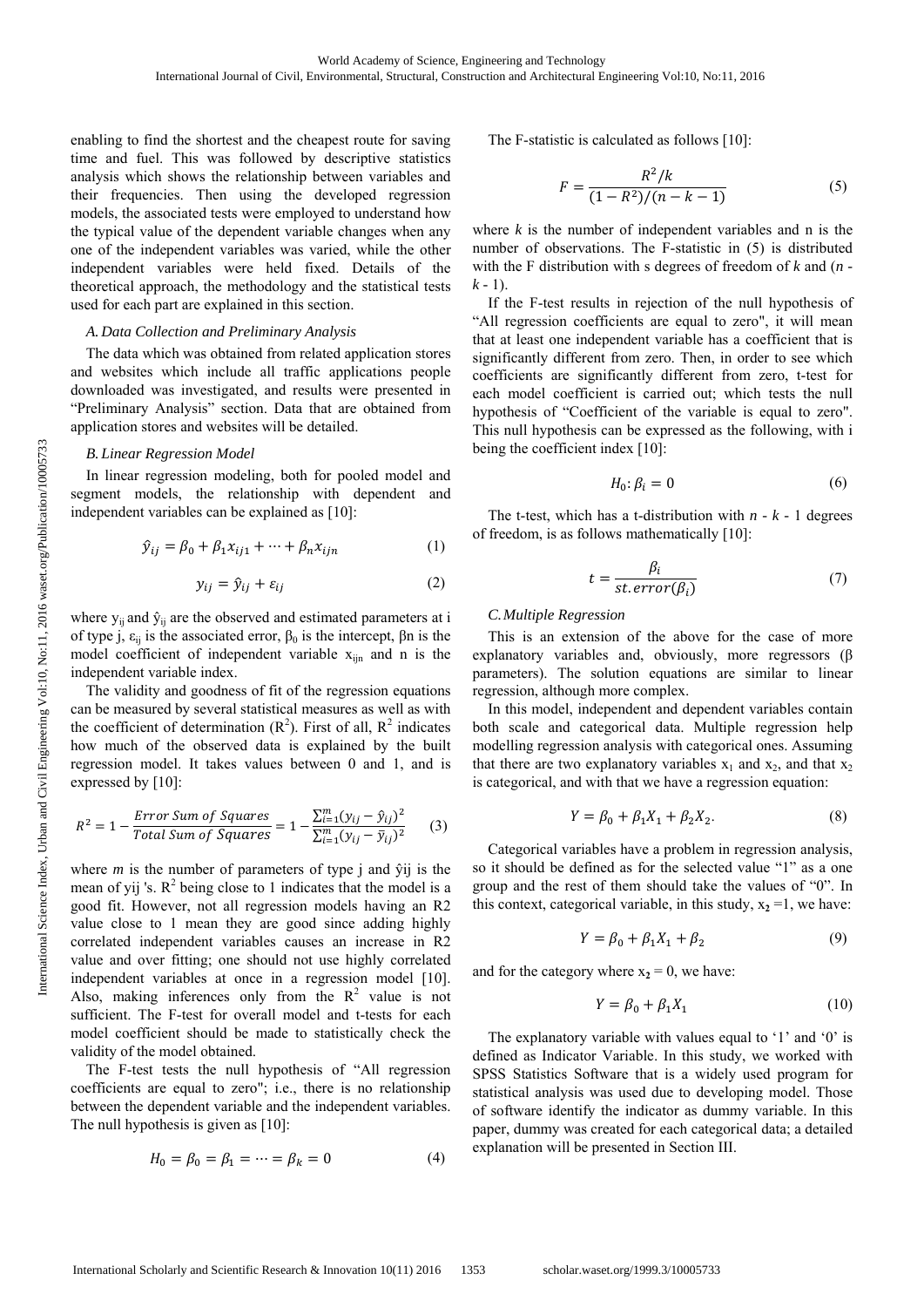## III. DATA COLLECTION AND PRELIMINARY ANALYSIS

## *A. Data Collection*

The data for this study was obtained from some related websites which include all traffic application people downloaded such as "Google Play Store" and "Similar Play". Ranging from the most to least preferred traffic applications are obtained from these websites and their features for the travel modes, including both public transport and private car modes, are received by means of these. Download counts of traffic applications which are determined as count range, namely, data type is categorical variables and given a five–star rating scale are also obtained. In addition to these, the gender of the traveler who uses the traffic applications and their interpretation concerning positive and negative comments are taken from the web sites.

# *B. Traffic Applications for Public Transport Modes*

In terms of Public Transit Applications, only Yahoo Maps was used for the purpose of displaying some common features that are shown in Table I.

| <b>TABLE I</b><br>COMMON FEATURES FOR PUBLIC TRANSIT APPLICATIONS |                           |                                                                                                                                                                                                                                                                                                                                                                                                                                                                       |  |  |  |  |  |
|-------------------------------------------------------------------|---------------------------|-----------------------------------------------------------------------------------------------------------------------------------------------------------------------------------------------------------------------------------------------------------------------------------------------------------------------------------------------------------------------------------------------------------------------------------------------------------------------|--|--|--|--|--|
| APP<br>Name                                                       | <b>Types of</b><br>Apps   | <b>Common Features</b>                                                                                                                                                                                                                                                                                                                                                                                                                                                |  |  |  |  |  |
| Yahoo<br>Maps                                                     | Public<br>Transit<br>Apps | The apps show up to date bus, metro, ferry, minibus<br>and other schedules which allows us to detect<br>traffic jams and offer the most optimal route to<br>traveler's destination.<br>It reports traffic jams, accidents, closures and<br>everything else.<br>Combining all transit options together in a single app,<br>public transport apps control the travelers'<br>excursion so that they can finally enjoy peace of mind<br>when using public transportation. |  |  |  |  |  |

*C.Traffic Applications for Private Car Modes* 

Private Car Applications have some common features that are shown in Table II.

| <b>TABLE II</b>                                     |  |
|-----------------------------------------------------|--|
| <b>COMMON FEATURES FOR PRIVATE CAR APPLICATIONS</b> |  |

| <b>APP Name</b>                     | <b>Types of Apps</b> | <b>Common Features</b>                                                                                                                                               |
|-------------------------------------|----------------------|----------------------------------------------------------------------------------------------------------------------------------------------------------------------|
| Google Maps                         |                      |                                                                                                                                                                      |
| Waze                                |                      |                                                                                                                                                                      |
| Sygic GPS Navigation                |                      |                                                                                                                                                                      |
| Yandex Maps                         |                      |                                                                                                                                                                      |
| Google Maps Navigation              |                      |                                                                                                                                                                      |
| Yandex Navigator                    |                      |                                                                                                                                                                      |
| Google Earth                        |                      | Private car types of traffic applications offer street maps,                                                                                                         |
| Here Maps                           |                      | a route planner for traveling by foot, car, or bike. Moreover, it is also recommended for                                                                            |
| 2GIS                                |                      | people who travel for business.<br>It is a community-based traffic and navigation app that lets travelers share real-time traffic                                    |
| Map Factor GPS Navigation           |                      | and road information.                                                                                                                                                |
| MapQuest GPS Navigation & Maps      |                      | It will alert travelers before approaching police, accidents,                                                                                                        |
| AT&T Navigator: Maps, Traffic       |                      | road hazards or traffic jams and allows travelers to sync with friends to coordinate                                                                                 |
| Maps Me                             |                      | meetups.<br>With new additional features,                                                                                                                            |
| <b>GPS Route Finder</b>             |                      | travelers can also search to find the cheapest gas station along their route to save a little                                                                        |
| Route 66                            | Private Car          | bit of money, and it can display top-rated restaurants or local businesses wherever you                                                                              |
| OruxMaps                            | Apps                 | are.                                                                                                                                                                 |
| OsmAnd                              |                      | They can mark a location as a "favorite" if they have the exact address.<br>Some applications use an Internet connection to a GPS navigation system to provide turn- |
| Google Streetview                   |                      | by-turn voice-guided instructions on how to arrive at a given destination.                                                                                           |
| GPS Navigation & Maps - Scout by    |                      | The application's traffic congestion map shows the route marks with different color light                                                                            |
| Telenav                             |                      | depending on the current traffic condition. The traffic data are obtained by cameras and                                                                             |
| NAVIGON MobileNavigator             |                      | speed and location are also taken from                                                                                                                               |
| CoPilot Live                        |                      | other devices that access Maps for Mobile.<br>By means of the private car traffic applications, travelers choose several journey options                             |
| TomTom                              |                      | that consider traffic jams and public transport connections and it continues being updated                                                                           |
| Locus Map                           |                      | with real-time information on heavy traffic, accidents, speed cameras, road blocks, etc.                                                                             |
| Via Michelin: Route GPS Traffic     |                      |                                                                                                                                                                      |
| Beat the Traffic                    |                      |                                                                                                                                                                      |
| Traffline: Traffic & Parking        |                      |                                                                                                                                                                      |
| <b>INRIX Traffic Maps &amp; GPS</b> |                      |                                                                                                                                                                      |
| 7 Ways Navigator                    |                      |                                                                                                                                                                      |
| Maps 3D and Navigation              |                      |                                                                                                                                                                      |

## *D.Interpretation for Traffic Applications*

Interpretations concerning the positive and negative comments are obtained from the application stores and website. Negative interpretations are taken as being the opposite of the positive interpretations and these are presented in Table III.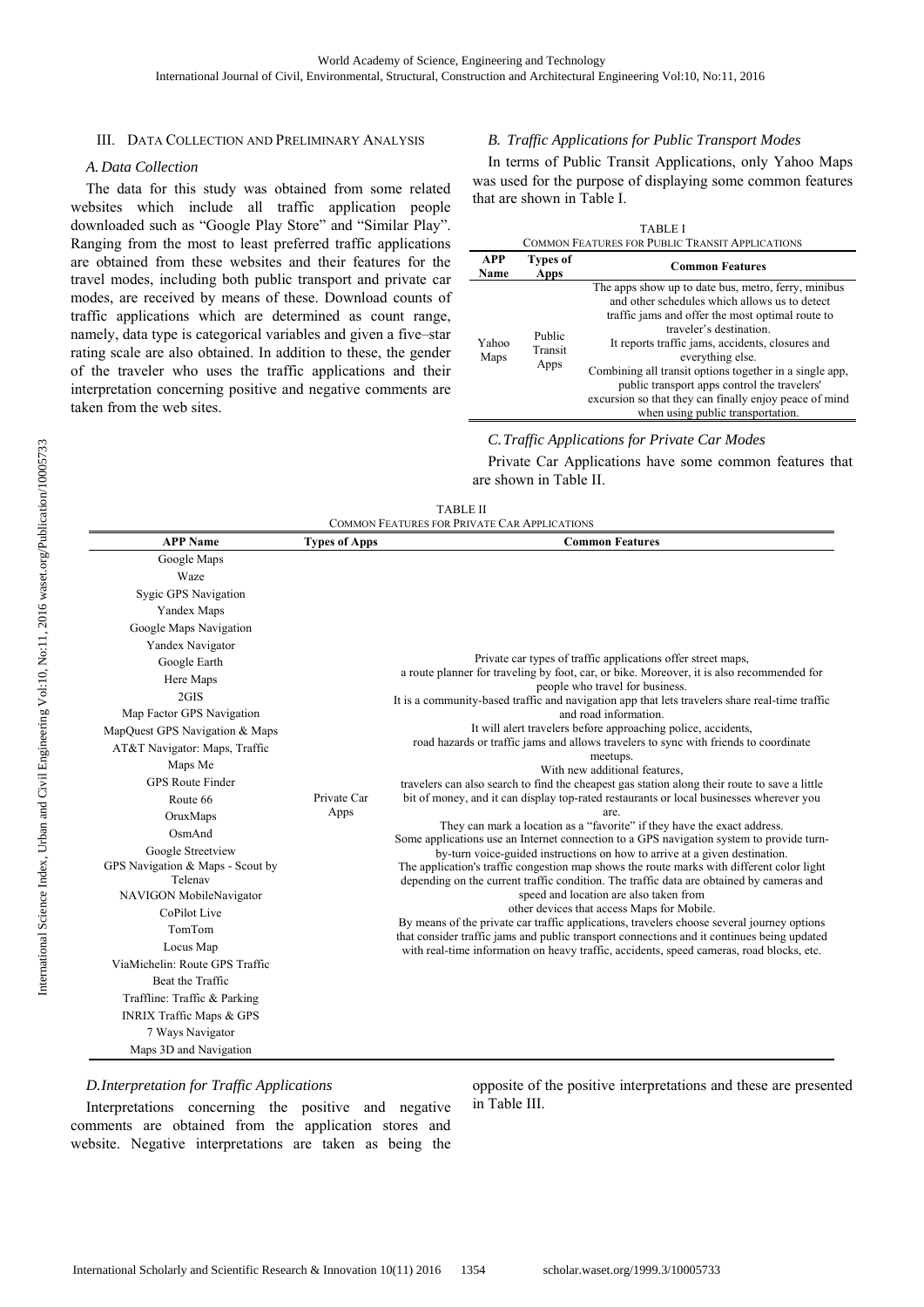| TABLE III                                      |                                                                                                                    |  |  |  |  |  |
|------------------------------------------------|--------------------------------------------------------------------------------------------------------------------|--|--|--|--|--|
| <b>INTERPRETATION FOR TRAFFIC APPLICATIONS</b> |                                                                                                                    |  |  |  |  |  |
|                                                | <b>Positive &amp; Negative Interpretation</b>                                                                      |  |  |  |  |  |
|                                                | Displaying all the possibilities that it enables                                                                   |  |  |  |  |  |
|                                                | travelers to get the information about bus route, time<br>to arrive to the bus station or giving real-time traffic |  |  |  |  |  |
| Accurate /                                     | information, including traffic jams, accidents, and                                                                |  |  |  |  |  |
| Inaccurate                                     | closures as being accurate and reliable. On the other                                                              |  |  |  |  |  |
|                                                | hand, travelers comment on the apps as being                                                                       |  |  |  |  |  |
|                                                | inaccurate while conveying that all information from                                                               |  |  |  |  |  |
|                                                | the apps as unreliable                                                                                             |  |  |  |  |  |
| <b>User Friendly</b>                           | The app usage and its interface are quite                                                                          |  |  |  |  |  |
| / Not user                                     | understandable and simple. However, travelers                                                                      |  |  |  |  |  |
|                                                | comment on the app as not user-friendly, as its                                                                    |  |  |  |  |  |
| friendly                                       | interface is quite deficient and inadequate.                                                                       |  |  |  |  |  |
|                                                | All details, including street maps, density maps and                                                               |  |  |  |  |  |
| <b>Detailed / Not</b>                          | all other details exist in the apps. However,                                                                      |  |  |  |  |  |
| detailed                                       | commuters interpret the apps as undeteiled, while the                                                              |  |  |  |  |  |
|                                                | apps do not include any detail in its interface.                                                                   |  |  |  |  |  |

IV. STATISTICAL RESULTS AND DISCUSSION

## A. Statistical Results for Data

their features, download counts, gender, given star rating for each of the apps and interpretation, including both positive and negative ones. A total of 900 responses were given for each of the variables. In this section, the frequency distribution of these data sets and the relationship between variables are presented by using cross tabulation. The data set comprises of the traffic applications based on

give them a star rating for evaluating their feasibility of this re search (84%) were male. Most of the respondents who interpret the applications and

in the world. These data were collected from related websites in which people interpret and evaluate the traffic apps. The last 24 in the category of traffic apps were excluded because of the fact that there were no user comments available. In this research, the top 30 traffic applications were selected with respect to their download counts. The cut-off was determined through the maximum difference between the download counts. Traffic applications were chosen up to  $1M - 5M$ download count interval. The cut-off can be clearly shown in Fig. 1. There are 102 traffic applications that people generally use



Fig. 1 The selected cut off for the download counts of apps

their intended purpose. Some 3.3% of the selected traffic applications were used for public transport modes and 96.7% Fig. 2 shows the frequency of traffic applications based on of apps were used for private cars. It can be understood that the most downloaded traffic applications have the purpose of private car usage.



Fig. 2 Frequency of Traffic app based on their intended purpose

Respondents evaluate the traffic applications with giving a number of stars ranging from 1 to 5. Most positive experiences are given five stars, while one star is given if any problems are encountered. People associate a five-star with "strongly good" and a one-star with "too poor". Almost 56.1% of the people gave the five-star rating for the apps and the frequency of the given star percentage decreases with the star rating scale. Meanwhile, 5.9% of users gave only a one star rating for traffic applications.

Interpretation for the apps also gives an idea about the feasibility of applications. In this paper, positive interpretation contains Accuracy/Reliability, being user-friendly and being detailed. On the other hand, negative interpretation includes the opposite of the positive ones such as unreliable/inaccurate, and being deficient and undetailed. People interpret the apps as user-friendly, accurate and reliable with almost an equal percentage (33%). The frequency of interpretation for traffic app s are presente d in Fig. 3.



Fig. 3 Frequency of Interpretation for Traffic Apps

Interpretation of each traffic application gives information about its feasibility and area of usage. The applications in this study have both positive and negative interpretations.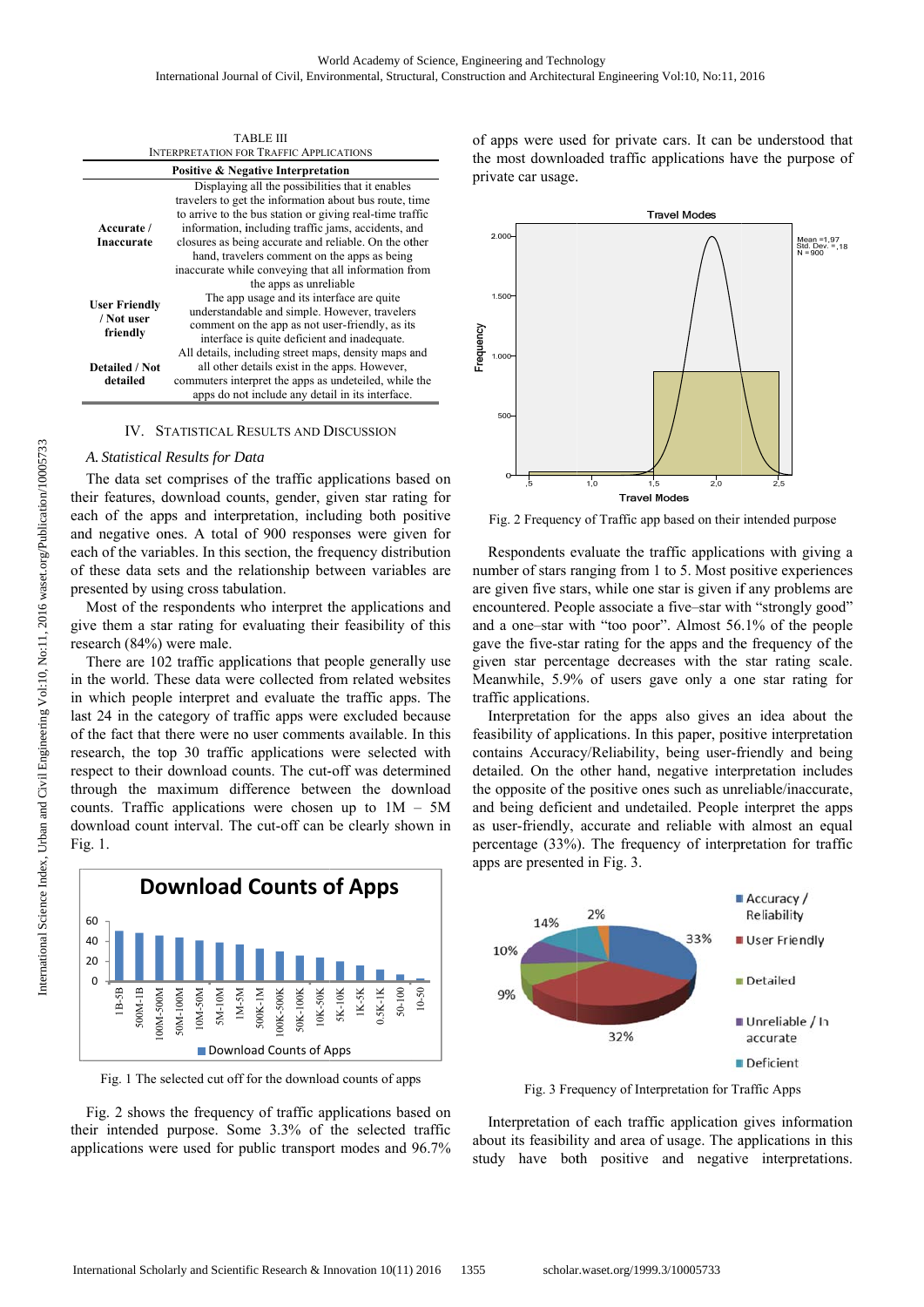Negative comments on the app makes people consider the inadequate attributes it has. Most people generally control the comments relating to an application from their mobile devices before downloading the apps. With the help of the cross tabulation, positive and negative comments for each traffic applications can be made. Potential users interpret the apps within the framework of their own ideas and commented on them based on the comments which correlate with the independent variables.

Outstanding interpretation for specific traffic applications are shown in Table IV. In this context, "INRIX Traffic Maps & GPS", "Waze", "Google Maps Navigation", "Yandex Navigator", "ViaMichelin: Route GPS Traffic" and "GPS Navigation & Maps - Scout by Telenav" are thought to be more accurate and reliable. In addition, "Google Maps", "Maps me", "Tom Tom", "2GIS" and "Map Factor GPS Navigation" are mostly commented as user-friendly. In the light of the interpretation, the most detailed traffic application is found as "OsmAnd". In the negative interpretation perspective, "AT&T Navigator: Maps, Traffic" and "Beat the Traffic" has the most negative interpretations in terms of being unreliable/inaccurate. Yet, "INRIX Traffic Maps & GPS" and "NAVIGON MobileNavigator" are found to be more deficient.

|                                          |                                                                       | TABLE IV |          |                                                                                               |    |    |       |
|------------------------------------------|-----------------------------------------------------------------------|----------|----------|-----------------------------------------------------------------------------------------------|----|----|-------|
|                                          | <b>INTERPRETATION FOR EACH TRAFFIC APPLICATIONS</b><br>Interpretation |          |          |                                                                                               |    |    |       |
| APP Name                                 |                                                                       |          |          | Accuracy / Reliability User Friendly Detailed Unreliable / In accurate Deficient Not Detailed |    |    | Total |
| Google Maps                              |                                                                       | 16       | $\Omega$ |                                                                                               |    | 0  | 30    |
| Waze                                     | 14                                                                    | 10       |          |                                                                                               |    |    | 30    |
| Google Maps Navigation                   | 13                                                                    | 9        |          |                                                                                               |    | 0  | 30    |
| Yandex Navigator                         | 13                                                                    | 9        |          |                                                                                               |    |    | 30    |
| 2GIS                                     |                                                                       | 13       |          |                                                                                               |    |    | 30    |
| Map Factor GPS Navigation                | 8                                                                     | 13       |          |                                                                                               |    | 0  | 30    |
| AT&T Navigator: Maps, Traffic            |                                                                       | 8        |          |                                                                                               |    |    | 30    |
| Maps Me                                  | h                                                                     | 16       |          |                                                                                               |    |    | 30    |
| GPS Navigation & Maps - Scout by Telenav | 14                                                                    | 5        |          |                                                                                               |    | 0  | 30    |
| NAVIGON MobileNavigator                  | 11                                                                    |          |          |                                                                                               |    |    | 30    |
| TomTom                                   | 4                                                                     | 15       |          |                                                                                               |    |    | 30    |
| ViaMichelin: Route GPS Traffic           | 14                                                                    | 6        |          |                                                                                               |    | 0  | 30    |
| Beat the Traffic                         | 8                                                                     | 8        |          |                                                                                               |    | 0  | 30    |
| <b>INRIX Traffic Maps &amp; GPS</b>      | 16                                                                    | 4        |          |                                                                                               |    |    | 30    |
| Total                                    | 140                                                                   | 139      | 29       | 39                                                                                            | 61 | 12 | 420   |

| <b>TABLE IV</b>                                |
|------------------------------------------------|
| <b>INTERPRETATION FOR EACH TRAFFIC APPLICA</b> |

|     |    | <b>GENDER BASED INTERPRETATION TABLE</b> |                |    |                                                                                               |  |  |
|-----|----|------------------------------------------|----------------|----|-----------------------------------------------------------------------------------------------|--|--|
|     |    |                                          |                |    |                                                                                               |  |  |
|     |    |                                          | Interpretation |    |                                                                                               |  |  |
|     |    |                                          |                |    | Total                                                                                         |  |  |
| 247 | 69 | 73                                       | 96             | 15 | 756                                                                                           |  |  |
| 41  | 12 | 16                                       | 27             |    | 144                                                                                           |  |  |
| 288 | 81 | 89                                       | 123            | າາ | 900                                                                                           |  |  |
|     |    |                                          |                |    | Accuracy / Reliability User Friendly Detailed Unreliable / In accurate Deficient Not Detailed |  |  |

 $\cdots$ 

TABLE VI RELATIONSHIP BETWEEN FIVE – STAR RATING SCALE AND INTERPRETATION

|      |               | Interpretation         |               |          |                          | Total     |              |     |
|------|---------------|------------------------|---------------|----------|--------------------------|-----------|--------------|-----|
|      |               | Accuracy / Reliability | User Friendly | Detailed | Unreliable / In accurate | Deficient | Not Detailed |     |
|      | too poor      |                        | v             |          | 46                       | O         |              | 53  |
|      | poor          |                        | U             |          | 28                       | 23        |              | 56  |
| Star | medium        |                        |               |          | 15                       | 42        | 13           | 75  |
|      | good          | 70                     | 78            | 13       |                          | 47        |              | 211 |
|      | strongly good | 227                    | 205           | 68       | 0                        |           | 0            | 505 |
|      | Total         | 297                    | 288           | 81       | 89                       | 123       | 22           | 900 |

Gender difference can influence interpretation for traffic applications in a different way. In this study, it is found that males mostly comment on traffic applications as "accurate and reliable". Moreover, females equally found the traffic applications as both "accurate and reliable" and "user friendly". In addition, at the negative interpretation perspective, both males and females find the traffic applications as deficient. Gender based interpretation for traffic applications, both as positive and negative, are presented in Table V.

Rating or grading schemes are mostly made up of compulsory and voluntary requirements [11]. However, people generally express their appreciation or dissatisfaction about their experience of the traffic applications through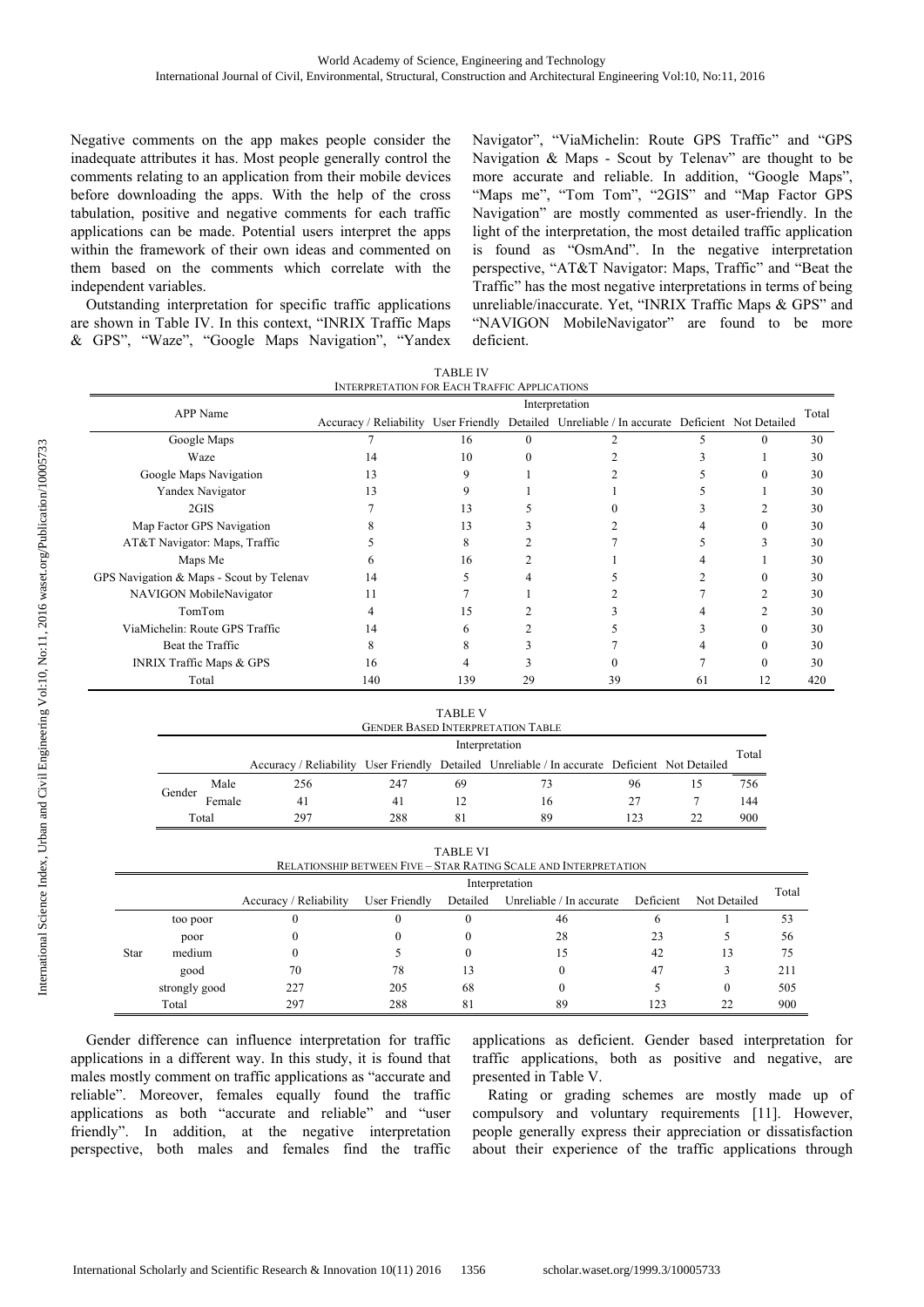giving a five star rating or criticizing its features voluntarily. The star rating system should provide an accurate appraisal of the property that is consistent with the expectations of the user and thus, they need to be monitored regularly in order to check if standards are being maintained or improved over time and are not deteriorated [12]. In a similar way, interpretation for the traffic apps almost gives same results about apps. Positive recommendation and given high star rates always make a good impression. The relationship between the star rates and positive/negative interpretations are shown in Table VI.

# *B. Multiple Linear Regression and Correlations Analysis*

Data in this model are all categorical variables, and therefore, dummy variables should be formed due to understanding the effect of dependent variables on each independent variable. A Dummy variable or Indicator Variable is an artificial variable created to represent an attribute with two or more distinct categories/levels. The logic of dummy variables can also be extended to enable them to include nominal level variables with more than two categories in multiple regressions.

The data were collected with regards to whether the traffic application is accurate, user-friendly and detailed, or not. Therefore, an index of rating will be investigated with the help of three analyses for the traffic applications used in the study. The indicators for gender (G), travel mode (TM) and interpretation of traffic applications can be defined as follows:

$$
Gender(G) = \begin{cases} 1 & if \ Male \\ 0 & otherwise \end{cases}
$$
  
 
$$
Travel \ Mode(TM)
$$
  
 
$$
= \begin{cases} 1 & if \ Public \ Transportation \\ 0 & otherwise \end{cases}
$$
 (11)  
 
$$
Interpretation \ of \ Traffic \ Apps
$$

$$
= \left\{ \begin{array}{cl} 1 & if \ Interpretation \ of \ Traffic \ Apps \\ 0 & otherwise \end{array} \right.
$$

*C. The Effect of Comments on Traffic Apps Used in the World as Being an Accurate Rating* 

The analysis is made for users who interpret the traffic applications as accurate or not. In this survey, there are 386 users who find those apps to be accurate or inaccurate. In order to measure the average difference between the two groups, Table VII indicates the coefficient and significance of the parameters. It can be shown in Table VII that the interpretation of being accurate (A) and the traffic applications having features of public transit (PT) is significant, which is less than the cut–off  $( $0.05$ ). It indicates that one can reject$ the null hypothesis. They are significantly different from zero at the 95% confidence level. The reference (default) category in this regression is five-scale star.

Equation (12) for the normal multiple regression is:

$$
Y(Rating) = 1,706 + 3,114xA + 0,356xPT
$$
 (12)

The coefficients presented in Table VII indicate that the coefficient for being accurate has positive value of coefficient. In this context, for every unit increase in making interpretation for traffic application as being accurate, a 3.114 unit increase in the star scale is estimated.

TABLE VII COEFFICIENTS OF INDICATORS FOR TRAFFIC APPS USED IN THE WORLD FOR PEOPLE WHO INTERPRET THE APPS AS ACCURATE OR NOT (DV: FIVE-SCALE

|                       | STAR)           |           |  |
|-----------------------|-----------------|-----------|--|
| Variable              | Coefficients    | P - Value |  |
| (Constant)            | 1.706           | 0.000     |  |
| Accuracy              | 3.114           | 0.000     |  |
| Male                  | $-0.076$        | 0.307     |  |
| <b>Public Transit</b> | 0.356           | 0.033     |  |
| $R^2$                 | 0.867           |           |  |
| F(Sig)                | 829,361 (0,000) |           |  |

a. Dependent Variable: Star

Furthermore, for males who think the traffic applications to be accurate, the estimated star scale rating would be 0.076 points lower than for females. Namely, women thought to be the traffic apps as user friendly give more high star rate than men do. What is more, traffic applications that its feature is suitable for public transit have positive coefficient value. It means that, for public transport features that app has, the estimated star scale rating would be 0.356 points higher than features for private cars that traffic app has. Namely, Traffic applications for public transit receive a higher star rate than for private cars.

Coefficient of determination tells us the goodness of fit. The  $R<sup>2</sup>$  value of 0.867 indicates that there is good fit between the observed variables.

As one can observe from the F-statistics of the linear regression models, the null hypothesis stating that all variables are equal to zero can easily be rejected with at least 95% level of confidence. Furthermore, all coefficients of explanatory variables are statistically different from zero with at least 95% level of confidence.

# *D.The Effect of Comment on the Traffic Apps used In World as Being User Friendly on Rating*

The analysis is made for the people who interpret the traffic applications as accurate or not. In this survey, there are 411 people who find those apps to be user-friendly or not userfriendly. Table VIII indicates the coefficient and significance of the parameters. It can be shown in table below that interpretation of being user friendly (U) is significant, which is less than cut–off (<0.05). It indicates that one can reject the null hypothesis. They are significantly different from zero at the 95% confidence level. The reference (default) category in this regression is five-scale star.

Equation (13) for the normal multiple regression is:

$$
Y(Rating) = 3.242 + 1.520xU
$$
 (13)

The coefficients presented in Table VIII indicate that the coefficient for being user-friendly has a positive value of coefficient. In this context, for every unit increase in making interpretation for the traffic application as being user friendly, a 1.520 unit increase in star scale is estimated. Furthermore,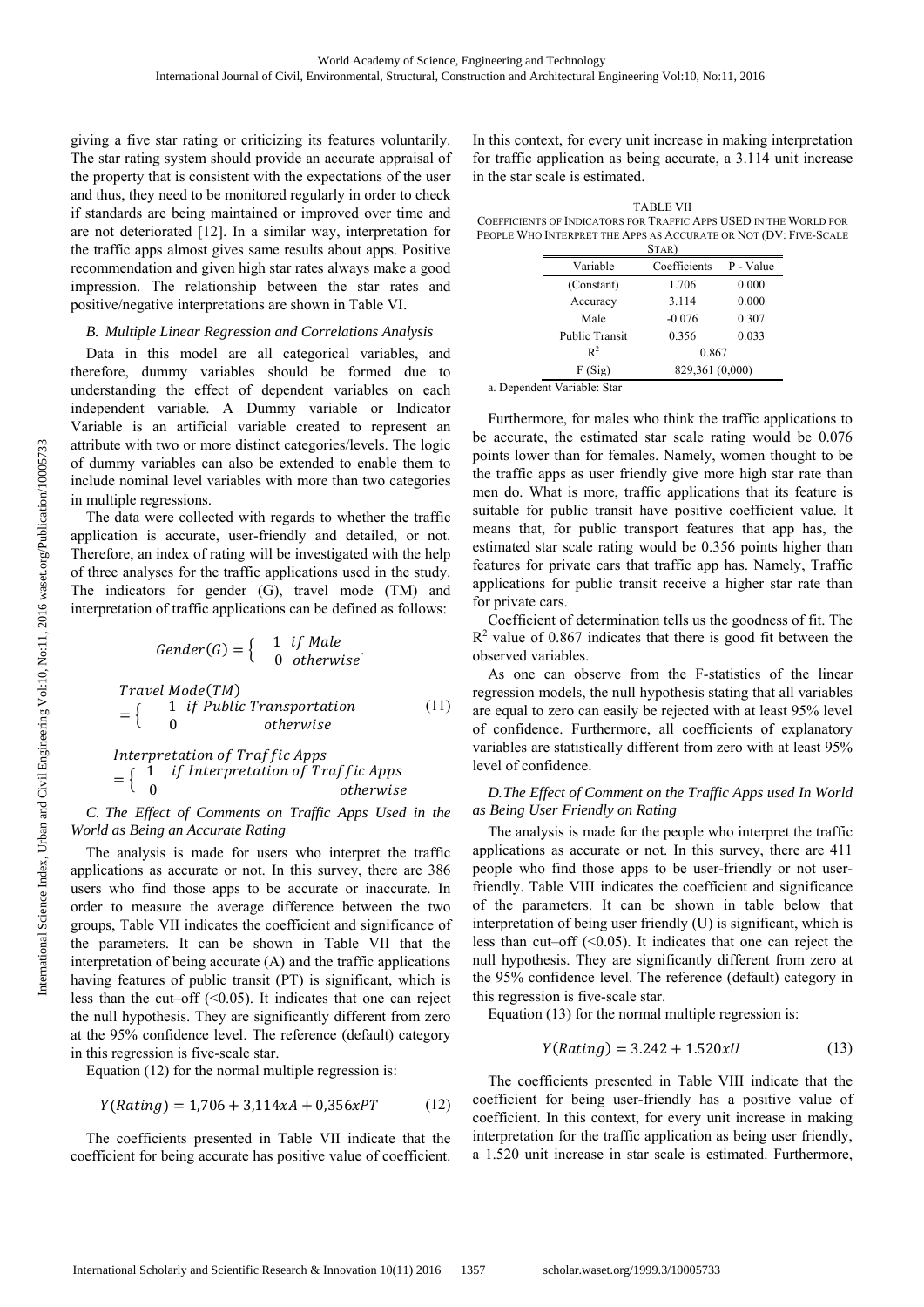for males who think the traffic applications to be user friendly, the estimated star scale rating would be 0.086 points lower than for females. Namely, women thought the traffic apps to be user friendly and give a higher star rating than men do. What is more, traffic applications that its feature is suitable for public transit have positive coefficient value. It means that, for the public transport features available on the app, the estimated star scale rating would be 0.219 points higher than features for private car that the traffic app has. Namely, traffic applications for public transit receive a higher star rate than private ones.

TABLE VIII COEFFICIENTS OF INDICATORS FOR TRAFFIC APPS USED IN WORLD FOR PEOPLE WHO INTERPRET THE APPS AS USER FRIENDLY OR NOT (DV: FIVE-

|                       | <b>SCALE STAR</b> ) |           |  |
|-----------------------|---------------------|-----------|--|
| Variable              | Coefficients        | P - Value |  |
| (Constant)            | 3.242               | 0.000     |  |
| User friendly         | 1.520               | 0.000     |  |
| <b>Public Transit</b> | 0.219               | 0.305     |  |
| Male                  | $-0.086$            | 0.334     |  |
| $R^2$                 | 0.524               |           |  |
| F(Sig)                | 149,602 (0,000)     |           |  |

a. Dependent Variable: Star

Coefficient of determination tells us the goodness of fit. The  $R<sup>2</sup>$  value of 0.524 indicates that there is moderate fit between observed variables.

As one can observe from the F-statistics of the linear regression models, the null hypothesis stating that all variables are equal to zero can easily be rejected with at least a 95% level of confidence. Furthermore, all coefficients of explanatory variables are statistically different from zero with at least 95% level of confidence.

# *E. The Effect of Comment on the Traffic Apps Used in World as Being Detailed on Rating*

The analysis is made for the people who interpret the traffic applications as accurate or not. In this survey, there are 103 people who find those apps to be detailed or not detailed. Table IX indicates the coefficient and significance of the parameters. It can be shown in Table IX that interpretation of being detailed (D) is significant which is less than the cut–off  $( $0.05$ ). It indicates that one can reject the null hypothesis.$ They are significantly different from zero at the 9% confidence level. The reference (default) category in this regression is five-scale star.

Equation (14) for the normal multiple regression is:

$$
Y(Rating) = 2,778 + 2,012xD \tag{14}
$$

The coefficients presented in Table IX indicate that the coefficient for being detailed has a positive value of coefficient. In this context, for every unit increase in making interpretation for traffic application as being detailed, a 2.012 unit increase in the star rating scale is estimated. Furthermore, for males who think the traffic applications to be detailed, the estimated star scale rating would be 0.050 points higher than for females. Namely, men who thought the traffic apps to be user-friendly give a higher star rating than women do. What is more, traffic applications that have a feature suitable for public transit have a positive coefficient value. It means that, for the public transport features that app has, the estimated star scale rating would be 0.219 points higher than the features for private car that traffic app has. Namely, traffic applications for public transit receive a higher star rating than private ones.

TABLE IX COEFFICIENTS OF INDICATORS FOR TRAFFIC APPS USED IN WORLD FOR PEOPLE WHO INTERPRET THE APPS AS DETAILED OR NOT (DV: FIVE-SCALE

|                        | STAR)            |           |
|------------------------|------------------|-----------|
| Variable               | Coefficients     | P - Value |
| (Constant)             | 2.778            | 0.000     |
| Detailed               | 2.012            | 0.000     |
| Male                   | $-0.050$         | 0.685     |
| <b>Public Transit</b>  | 0.067            | 0.671     |
| R                      | 0.762            |           |
| F(Sig)                 | 105, 662 (0,000) |           |
| sandant Variabla: Ctar |                  |           |

a. Dependent Variable: Star

Coefficient of determination tells us the goodness of fit. The  $R<sup>2</sup>$  values of 0.762 indicates that there is good fit between observed variables.

As one can observe from the F-statistics of the linear regression models, the null hypothesis stating that all variables are equal to zero can easily be rejected with at least a 95% level of confidence. Furthermore, all coefficients of explanatory variables are statistically different from zero with at least a 95% level of confidence.

## V.CONCLUSIONS

In this study, the data, which were obtained from related websites including all traffic applications people downloaded in the world, was investigated in order to understand the advantages of traffic applications used to solve traffic congestion. In the survey, traffic applications that consist of two parts with respect to their usage area, including features of traffic apps for public transport modes and features of traffic apps for private car modes, were analyzed. Some applications' related features were also obtained from there. The regression model has been developed and was used to represent the correlation between the interpretation for the traffic apps and other independent variables. As a result of Multiple Linear Regression Analysis with Dummy Variables for traffic applications use around the world, some outstanding outcomes emerged.

With the help of cross tabulation some important findings were obtained. Gender difference can influence interpretation for traffic applications in a different way. In this study, males mostly comment on traffic applications both as "accurate and reliable". Moreover, females mostly find the traffic applications both as "accurate and reliable" and "user friendly. In this regard, females attach more importance to its accuracy and giving reliable information than males. In addition, from the perspective of negative interpretation, both females and males find the applications as deficient more than other attributes. They generally comment on the download websites